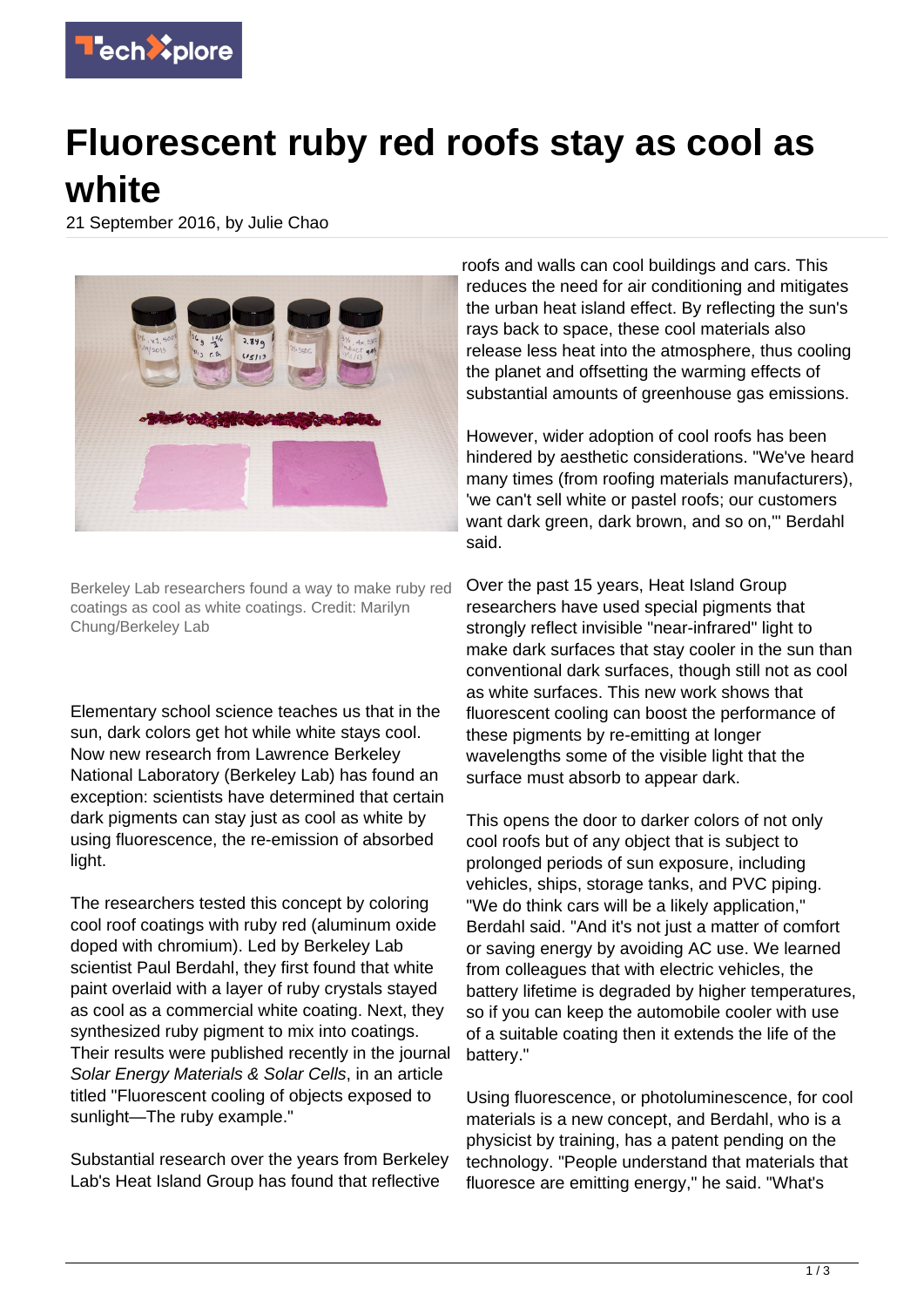

new here is the use of the fluorescence process to stayed as cool as white materials. keep buildings cooler."



Berkeley Lab researchers Sharon Chen and Paul Berdahl hold up their prototype coating made from ruby powder and show synthetic ruby crystals used in early tests. Credit: Marilyn Chung/Berkeley Lab

When light hits a fluorescent material, the material actively emits energy in response, rather than passively reflecting the energy. Berdahl's idea was to find a material that would absorb visible light and fluoresce (re-emit) mostly or entirely in the invisible near-infrared portion of the sun's spectrum. "There have been thousands of fluorescent compounds identified," he said. "Ruby's properties are well known and well studied, and I realized it's a material that could work."

His first experiment was to use an array of synthetic ruby crystals, which he purchased online and said were surprisingly inexpensive. Attached to a bright white coating and exposed to bright sunlight, the dark-red ruby-covered coating stayed cooler than an off-white surface.

Berdahl and Berkeley Lab research associate Sharon Chen then synthesized ruby powder, or aluminum oxide, doped with varying amounts of chromium to create different shades of red pigment. They prepared ruby paint from the powders, and applied these paints over bright white substrates. When exposed to sunlight, the ruby paint samples

"The ruby powder does need more work to make it as deep red as the ruby crystal," Berdahl said.

If the product were to be commercialized, Berdahl said that the cost is not expected to be substantial and its durability is expected to be similar to other coatings. "Rubies have a reputation for being expensive, but they're mostly aluminum oxide, which sells for about 70 cents per kilogram (or about 30 cents per pound)," he said.

PPG Industries, a Pittsburgh, Pennsylvania-based coating manufacturer also involved in the research, is conducting weathering tests with prototype fluorescent coatings.

In follow-up work Berdahl has identified blue materials that also fluoresce and showed that they can be combined with other colors to yield green and even black materials that stay cool.

 **More information:** Paul Berdahl et al. Fluorescent cooling of objects exposed to sunlight – The ruby example, Solar Energy Materials and Solar Cells (2016). [DOI:](http://dx.doi.org/10.1016/j.solmat.2016.05.058) [10.1016/j.solmat.2016.05.058](http://dx.doi.org/10.1016/j.solmat.2016.05.058)

 Provided by Lawrence Berkeley National Laboratory